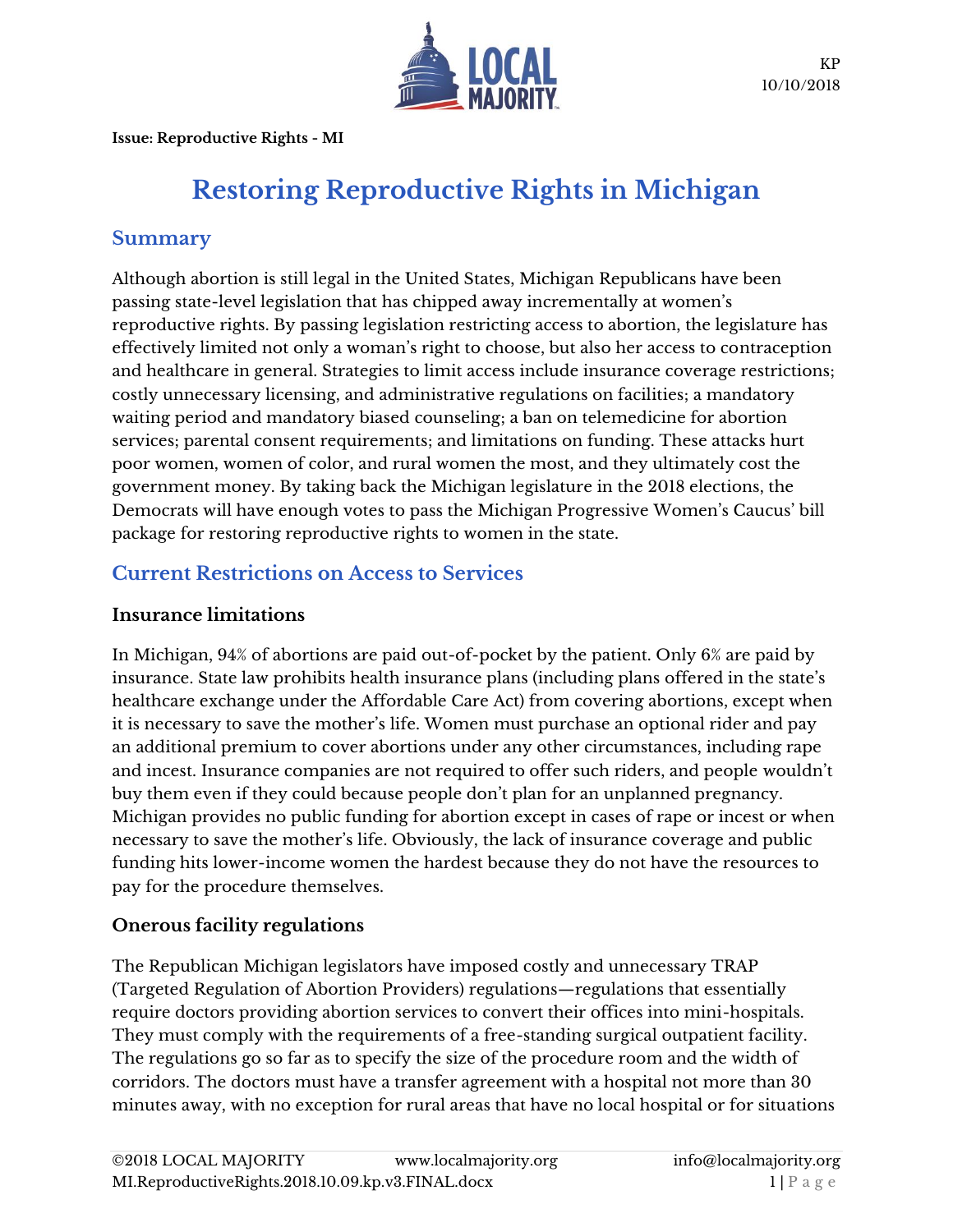

in which the nearby hospitals refuse to grant transfer agreements. The transfer agreement regulation is significant because 25% of hospital beds in Michigan are in Catholic medical facilities that refuse to provide not only abortion services, but also contraception, sterilization, and infertility treatment. Only those physicians' offices and facilities where less than 50% of their patients seek abortions are exempt from the TRAP requirements.

#### **Mandatory waiting period and counseling**

At least 24 hours before an abortion, a qualified health professional must confirm that the patient is pregnant and orally describe to the patient the probable gestational age of the fetus. In addition, the woman must receive materials that use illustrations or photographs showing the anatomy of a fetus at two-week gestational increments, include info on prenatal care and parenting, describe complications associated with abortion, identify public agency adoption services, and state that some women experience depression, guilt, sleeplessness, anger, and loss of interest in work and sex after an abortion. A woman seeking an abortion must wait 24 hours between the time that she receives those materials and signs an informed consent form and the time that the procedure is performed. Prior to an abortion, if the woman receives an ultrasound, the health professional must offer the woman an opportunity to view the ultrasound images.

#### **Telemedicine ban**

In the early stages of pregnancy, women have the option of taking a pill (RU486 or mifepristone) instead of undergoing a surgical procedure. About 28% of abortions involve RU486. Michigan law prohibits the use of telemedicine (clinical services provided remotely via secure video and audio technology) to prescribe and monitor medication-type abortion. This ban poses service barriers particularly to women in rural areas who would have to travel long distances to receive in-person treatment at a clinic.

#### **Parental consent**

Parental consent, not just parental notification, is required under virtually all circumstances for a minor seeking an abortion in Michigan. A woman under age 18 may not obtain an abortion unless the physician receives the written consent of at least one parent. This mandate does not contain a waiver for minors who are victims of rape, incest, or child abuse. Parental consent is waived only in cases of medical emergency. The young woman may request a waiver from a judge by proving that she is mature and well-informed enough to make her own decision or that waiving parental consent is in her best interest.

#### **Funding cuts**

Federal and state laws prevent public funds from being used for abortions. However, public funds are used for non-abortion family planning and pregnancy prevention services, including birth control, preventative health exams, pregnancy testing and counseling, STD (sexually transmitted disease) testing and treatment, and cervical and breast cancer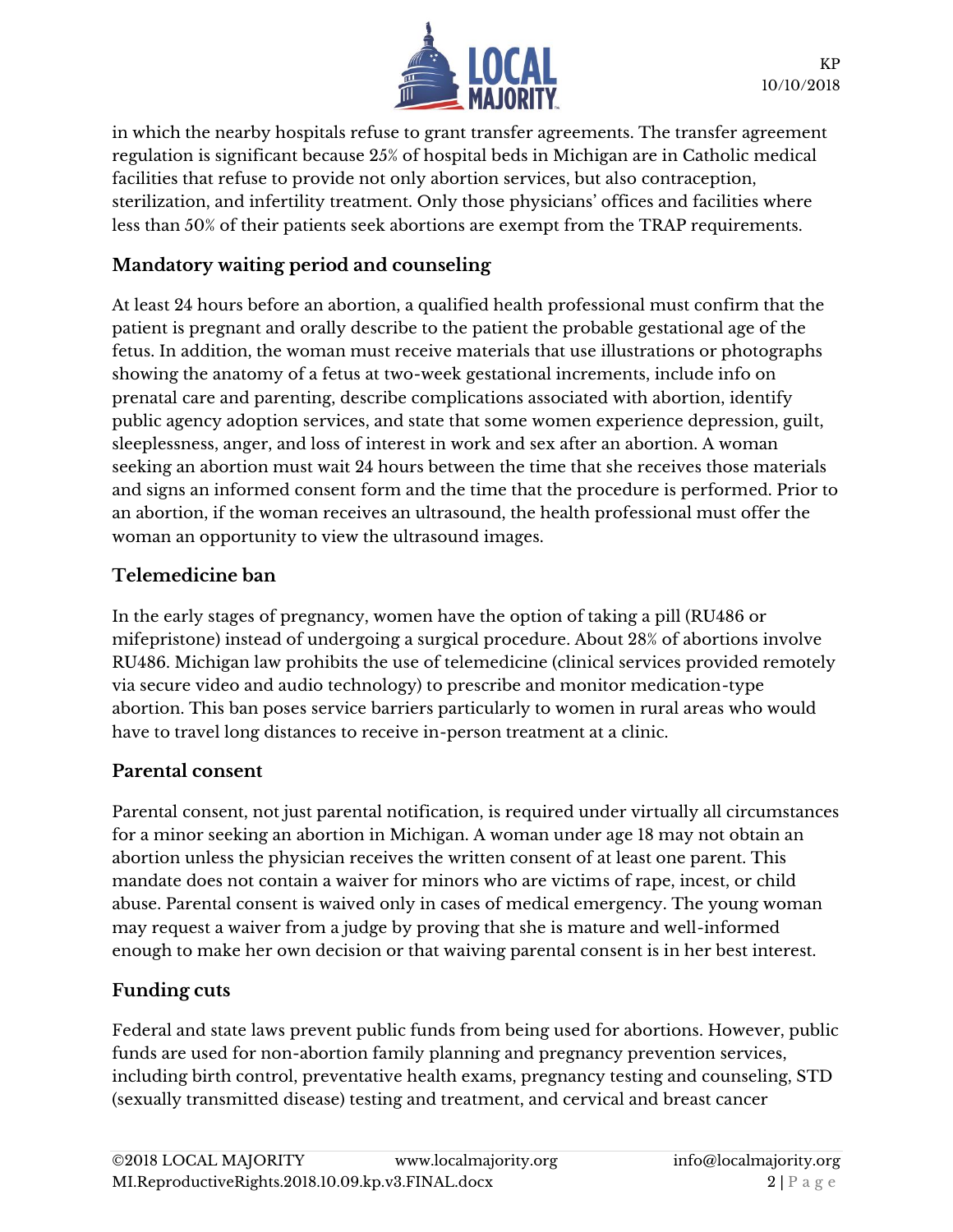

screening. Most of these funds come from two federal programs—Medicaid and the Title X Family Planning Program. These programs provide birth control and non-abortion reproductive healthcare to low-income people who otherwise could not afford services.

A state law enacted in 2002 requires the Michigan Department of Health and Human Services (DHHS) to distribute family planning funds first to healthcare providers that do not perform abortions. Planned Parenthood of Michigan receives money from the state but gets only what's left over after the non-abortion healthcare providers receive the amounts for which they applied.

But that was not enough for Republicans. In the 2019 budget passed last June, the Republican-led legislature tried to eliminate funding for Planned Parenthood altogether. They inserted into the budget a provision prohibiting DHHS from contracting for nonabortion family planning services with an entity that performs abortions unless no alternative providers exist in the same county. Although he signed the budget bill, Republican Governor Rick Snyder said that the provision is unenforceable because it is unconstitutional. The state constitution prohibits legislators from changing an existing statute (the one adopted in 2002) through boilerplate budget language.

Planned Parenthood receives 40% of its funding from Title X or Medicaid but provides care for 65% of Michigan's Title X patients. The 2019 budget provision would have made it impossible for Planned Parenthood to provide family planning services in any county where there was another non-abortion provider. The state contracts with Planned Parenthood to provide family planning services to almost 46,000 patients at 19 clinics in 17 counties; the budget provision would have affected funding in 10 counties and services for approximately 20,000 people.

The above restrictions are just the laws that have been enacted. Every term the Republicans introduce an onslaught of bills attacking reproductive rights, many of which don't pass or are vetoed for various reasons.

# **Consequences of Republican Restrictions**

The combined effect of the Republicans' legislative restrictions on abortion has been to force the closure of many family planning clinics. In 2011, Michigan had 30 abortionproviding clinics; as of 2014, only 20 remained, representing a 33% drop. In 2014, 89% of Michigan counties had no abortion-providing clinic, and 40% of Michigan women lived in those counties. In fact, while every Michigan county has a veterinarian, almost one-third of Michigan counties do not even have an OBGYN. Without those clinics, Michigan women lose access to contraception and other types of healthcare, not just abortion services.

Contraceptive use is a key predictor of whether a woman will have an abortion. Of the total unintended pregnancies in the U.S., 95% are attributable to the one-third of women who do not use contraceptives or use them inconsistently. Poor women are disproportionately affected by unintended pregnancy. In 2011 women below the federal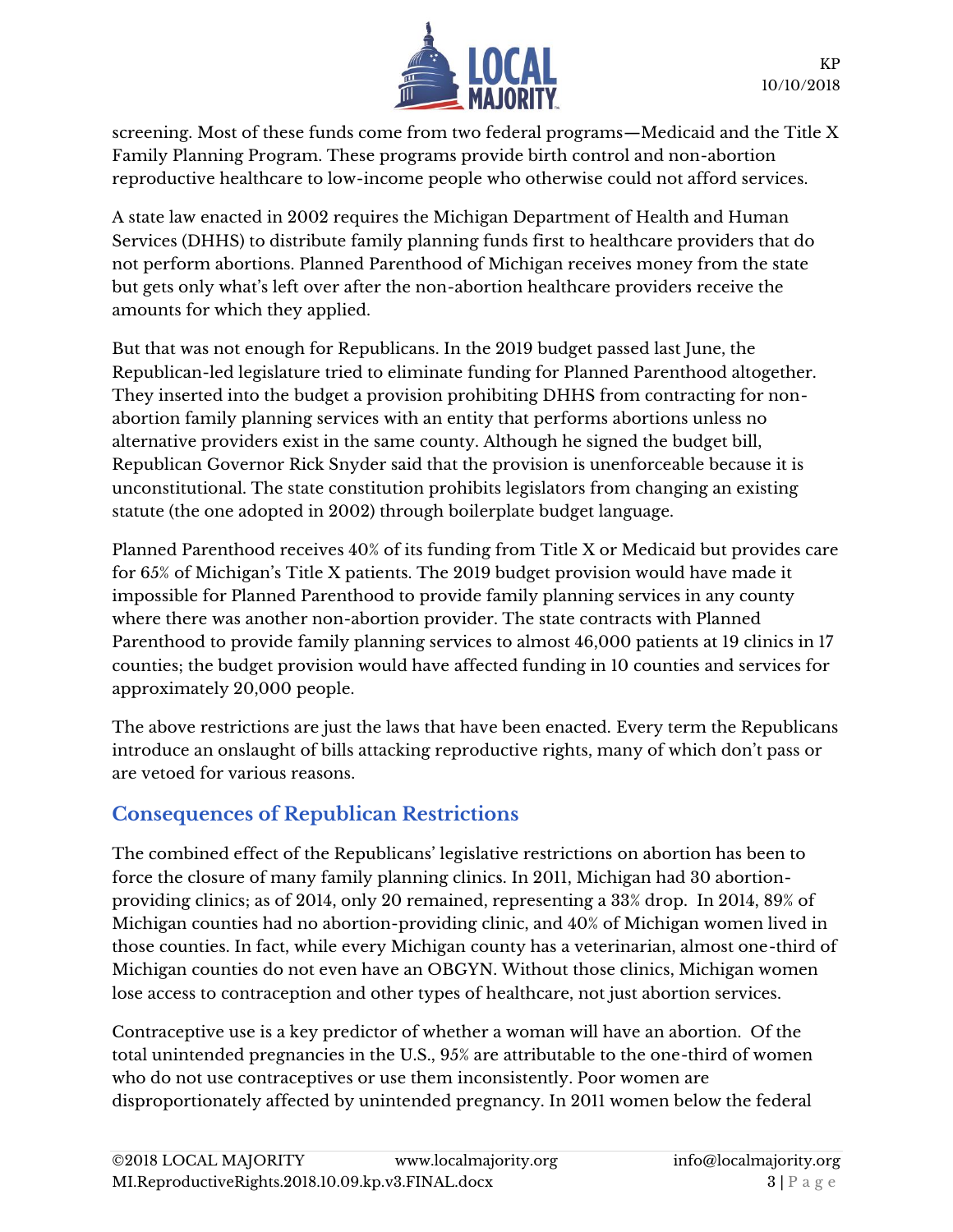

poverty level were five times more likely to experience an unintended pregnancy than women with incomes 200% or more than the federal poverty level.

Therefore, family planning clinics funded by Medicaid and Title X are critical to providing contraceptive supplies, services, and education to low-income women. By providing birth control services, publicly supported clinics in Michigan helped avert 25,100 unintended pregnancies in 2014, which would have resulted in 12,200 unplanned births and 9,100 abortions.

However, only 16% of low-income Michigan women who needed family planning services in 2014 received care. While 635,660 women in Michigan were in need of subsidized family planning services that year, the publicly funded clinics served 103,600 patients. Rather than closing clinics, *more* clinics are needed to avert unintended pregnancies, reduce abortion rates, and prevent low-income women from falling further into poverty.

That strategy serves state fiscal policy, too. Avoiding unintended pregnancies saves the government money. In 2010 the federal and Michigan state governments saved \$212.4 million due to the family planning services provided by publicly funded clinics.

In addition to contraception, public opinion and patient demand also support the need for abortion services. The majority of people in Michigan are pro-choice. A survey by the Pew Research Center revealed that 54% of adults in Michigan think abortion should be legal in all or most cases. At least half of American women will experience an unintended pregnancy by age 45, and 3 in 10 women will choose to have an abortion by age 45. In Michigan in 2015, two-thirds of Michigan women who had abortions already had at least one child, and 89% of abortion patients were unmarried.

Furthermore, studies show that political interference that restricts access to abortion:

- Hurts low-income women of color the most;
- Makes women more likely to experience poverty, domestic violence, and poor health; and
- Makes women more likely to seek abortion illegally, putting their lives at risk.

## **Michigan Progressive Women's Caucus Response**

In the 2017 legislative session, Democratic legislators from the Michigan Progressive Women's Caucus introduced a five-bill package aimed at restoring reproductive rights in Michigan. Of course, those bills died in committee because the Republicans control both the state house and senate. If the Democrats win a majority of seats in the 2018 election, those bills can be reintroduced and adopted so that Michigan women can reclaim their right to reproductive healthcare.

The five bills proposed by the Democrats are:

- HB 4760—Repeals the 24-hour informed consent requirement
- HB 4761—Repeals the ban on abortion coverage in healthcare insurance policies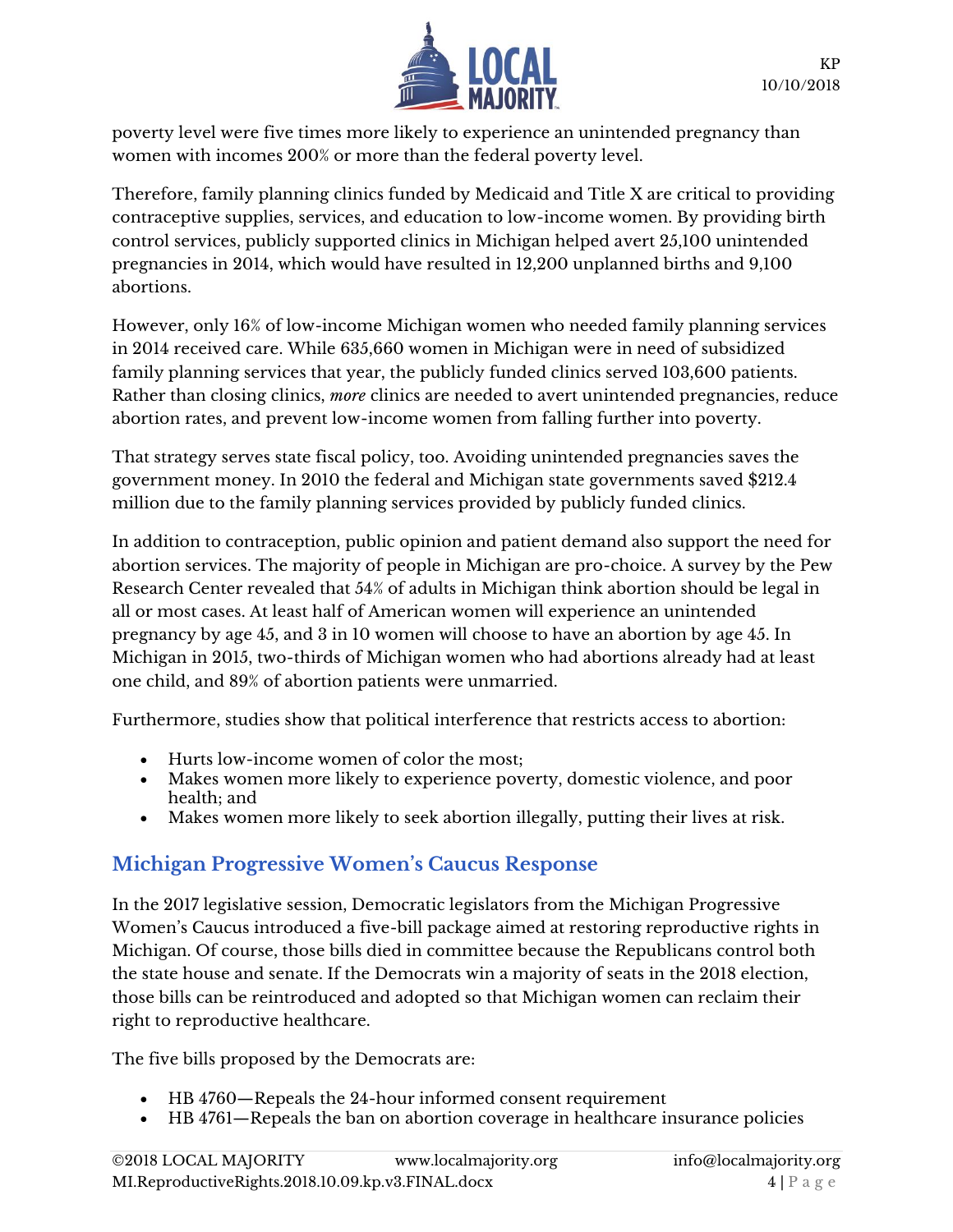

- HB 4762—Prevents healthcare professionals from providing information or services that are not accurate and not evidence-based to patients
- HB 4763—Makes any state law or administrative regulation that places a burden on a woman's access to abortion unenforceable if it does not confer a legitimate health benefit
- HB 4765—Prohibits a health facility from refusing to provide reproductive health services if withholding them would result in health risks

# **Ominous Future**

In 1931, Michigan passed a near-total ban on abortion, making anyone who causes an abortion guilty of a felony, unless the abortion is necessary to preserve the woman's life. There is no exception for rape or incest. That law is still on the books. Michigan has not repealed the ban, even after the Supreme Court decision in *Roe v. Wade*. Although currently unenforceable, it would automatically be resurrected in the event that the sitting Supreme Court overturns *Roe v. Wade*. Repealing the 1931 abortion ban is yet another reason to elect a Democratic majority in the Michigan state legislature in 2018.

#### **Sources**

"Policy Issues: Women's Health" Michigan Progressive Women's Caucus <http://www.miprogressivewomen.com/womens-health>

"State Laws: Michigan" NARAL: Pro-Choice America <https://www.prochoiceamerica.org/state-law/michigan/#political-information-executive>

"State Facts About Abortion: Michigan" Guttmacher Institute (May 2018) <https://www.guttmacher.org/fact-sheet/state-facts-about-abortion-michigan>

"State Facts About Unintended Pregnancy: Michigan" Guttmacher Institute (August 2017) <https://www.guttmacher.org/fact-sheet/state-facts-about-unintended-pregnancy-michigan>

"Targeted Regulation of Abortion Providers" Guttmacher Institute (October 2018) <https://www.guttmacher.org/state-policy/explore/targeted-regulation-abortion-providers>

"There's a veterinarian in every Michigan county, but almost a third have no OBGYN" Michigan Radio (May 24, 2016) [http://www.michiganradio.org/post/there-s-veterinarian-every-michigan-county-almost-third-have-](http://www.michiganradio.org/post/there-s-veterinarian-every-michigan-county-almost-third-have-no-obgyn)

[no-obgyn](http://www.michiganradio.org/post/there-s-veterinarian-every-michigan-county-almost-third-have-no-obgyn)